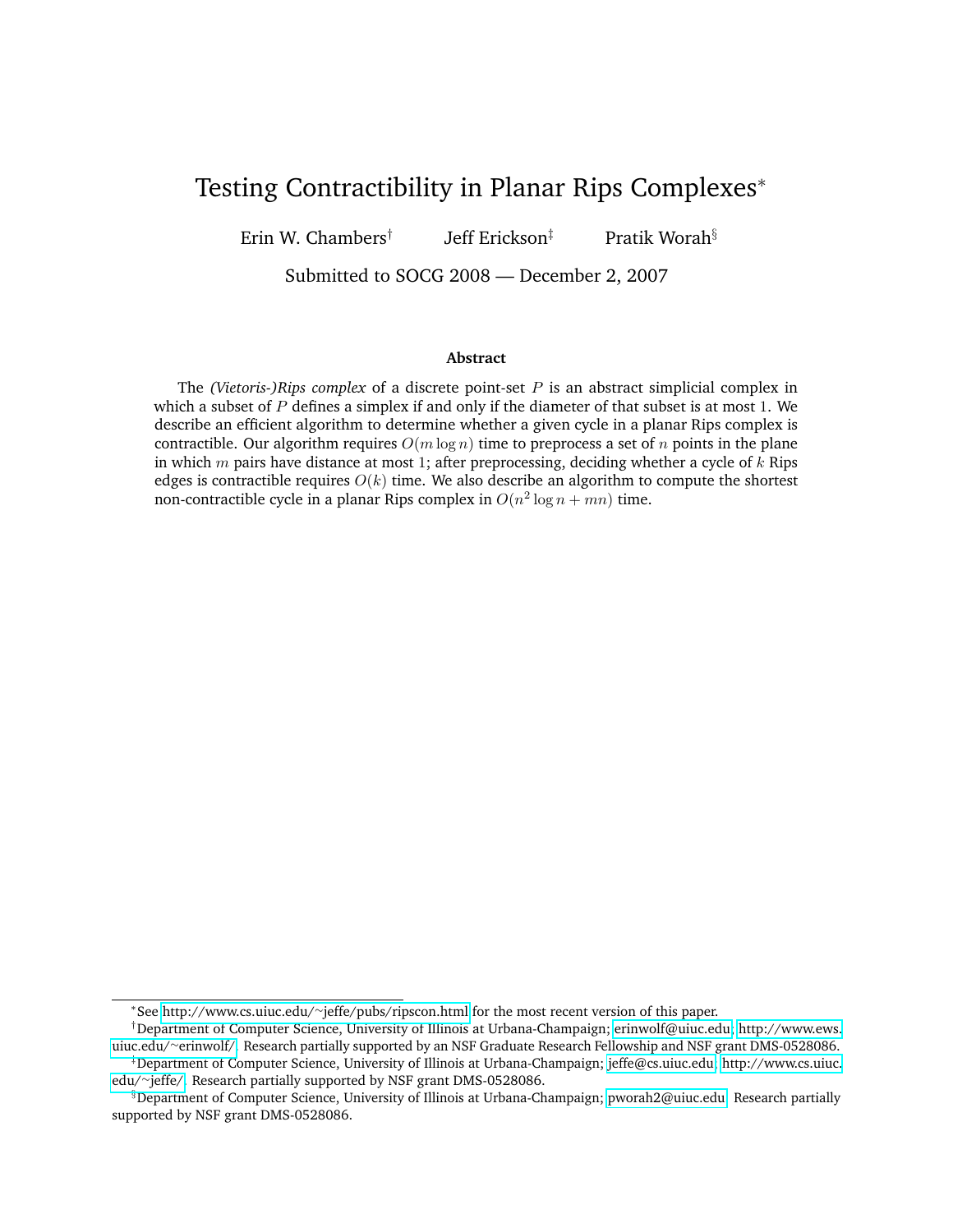## **1 Introduction**

A fundamental class of problems in computational topology deals with properties of paths and cycles in various topological spaces that are invariant under continuous deformation, or *homotopy*. For example, given two paths, can one be continuously deformed into the other? Given a topological metric space, what is the shortest cycle that cannot be continuously contracted to a single point? These and similar problems have been studied extensively for regions of the plane with holes [\[35,](#page-12-0) [31,](#page-12-1) [25,](#page-12-2) [3,](#page-11-0) [2,](#page-11-1) [25,](#page-12-2) [5\]](#page-11-2) and graphs embedded on surfaces [\[26,](#page-12-3) [27,](#page-12-4) [15,](#page-12-5) [12,](#page-12-6) [6,](#page-11-3) [4,](#page-11-4) [11,](#page-11-5) [38,](#page-12-7) [42,](#page-13-0) [39,](#page-13-1) [16,](#page-12-8) [19\]](#page-12-9). Applications of these algorithms include problems in graph drawing [\[20\]](#page-12-10), map simplification [\[5\]](#page-11-2), simplification and parameterization of surface meshes [\[33,](#page-12-11) [50\]](#page-13-2), and approximation algorithms [\[17\]](#page-12-12) and fixed-parameter tractable algorithms [\[37\]](#page-12-13) for generalizations of planar graphs.

For general simplicial complexes, even determining whether two paths are homotopic is undecidable [\[40\]](#page-13-3). For this reason, most topological algorithms for simplicial complexes are based on *homology*, which provides a cruder classification of topological features than homotopy, but generalizes more easily to higher dimensions [\[23,](#page-12-14) [24,](#page-12-15) [10,](#page-11-6) [29,](#page-12-16) [52\]](#page-13-4).

In this paper, we develop algorithms for some basic homotopy questions in *(Vietoris-)Rips complexes*. The Rips complex of a set of points is a simplicial complex that contains a simplex for each subset with diameter less than 1. These complexes were introduced by Leopold Vietoris [\[48\]](#page-13-5) as the basis of an early homology theory; they were later independently discovered by Elaiyhu Rips and popularized by Gromov [\[32\]](#page-12-17) (who coined the name 'Rips complex') as a tool for studying hyperbolic groups. Ghrist [\[29\]](#page-12-16), Carlsson [\[8\]](#page-11-7), and others have proposed Rips complexes as a lightweight representation of the topological structure of high-dimensional data. A recent example of this approach is the analysis by Carlsson and others [\[7,](#page-11-8) [9,](#page-11-9) [29\]](#page-12-16) of a large set of nine-dimensional feature points extracted from digital photographs (the "Mumford data set"). Rips complexes of points in the plane have also been used to model coverage problems in sensor networks [\[30,](#page-12-18) [44,](#page-13-6) [43\]](#page-13-7); it is this particular application which motivates the setting for this paper.

Our paper contains two main algorithmic results. The first is an efficient algorithm to determine whether a given cycle in a planar Rips complex is contractible (Section [5\)](#page-6-0). Our algorithm requires  $O(m \log n)$  time to preprocess a set of n points in the plane in which m pairs have distance at most 1. After preprocessing, we can determine whether a cycle of  $k$  Rips edges is contractible in  $O(k)$  time. Our second algorithm (Section [6\)](#page-10-0) computes the shortest non-contractible cycle in the Rips complex of a given planar point set, where length means either number of edges or total Euclidean length, in  $O(n^2 \log n + mn)$  time. The efficiency of our algorithms relies on special geometric properties of the *Rips shadow* (Sections 4 and 5.1), which we believe are of independent interest.

### **2 Preliminaries**

We begin by recalling some standard definitions. For further background on algebraic and computational topology, see Edelsbrunner [\[22\]](#page-12-19), Hatcher [\[34\]](#page-12-20), Stillwell [\[45\]](#page-13-8), and Zomorodian [\[51\]](#page-13-9).

A *simplicial complex*  $X$  is a collection of simplices (points, segments, triangles, etc.) with the following properties: (1) Any face of a simplex in X is another simplex in  $\mathcal{X}$ ; (2) Any two simplices in  $\mathcal X$  intersect in a common face. The *k*-skeleton of  $\mathcal X$  is the subcomplex consisting of all simplices in X of dimension k or less. The *flag complex*  $\mathcal{F}(G)$  of a graph G is the largest simplicial complex whose 1-skeleton is G; every  $(k + 1)$ -clique in G defines a k-simplex in  $\mathcal{F}(G)$ .

Let P be a set of points in some metric space. The **Vietoris-Rips complex**  $\mathcal{R}_{\varepsilon}(P)$  is the simplicial complex that contains a k-simplex for each subset of  $k + 1$  points with maximum pairwise distance at most  $\varepsilon$ . For simplicity, we will refer to  $\mathcal{R}(P) = \mathcal{R}_1(P)$  as the *Rips complex* of P. Equivalently,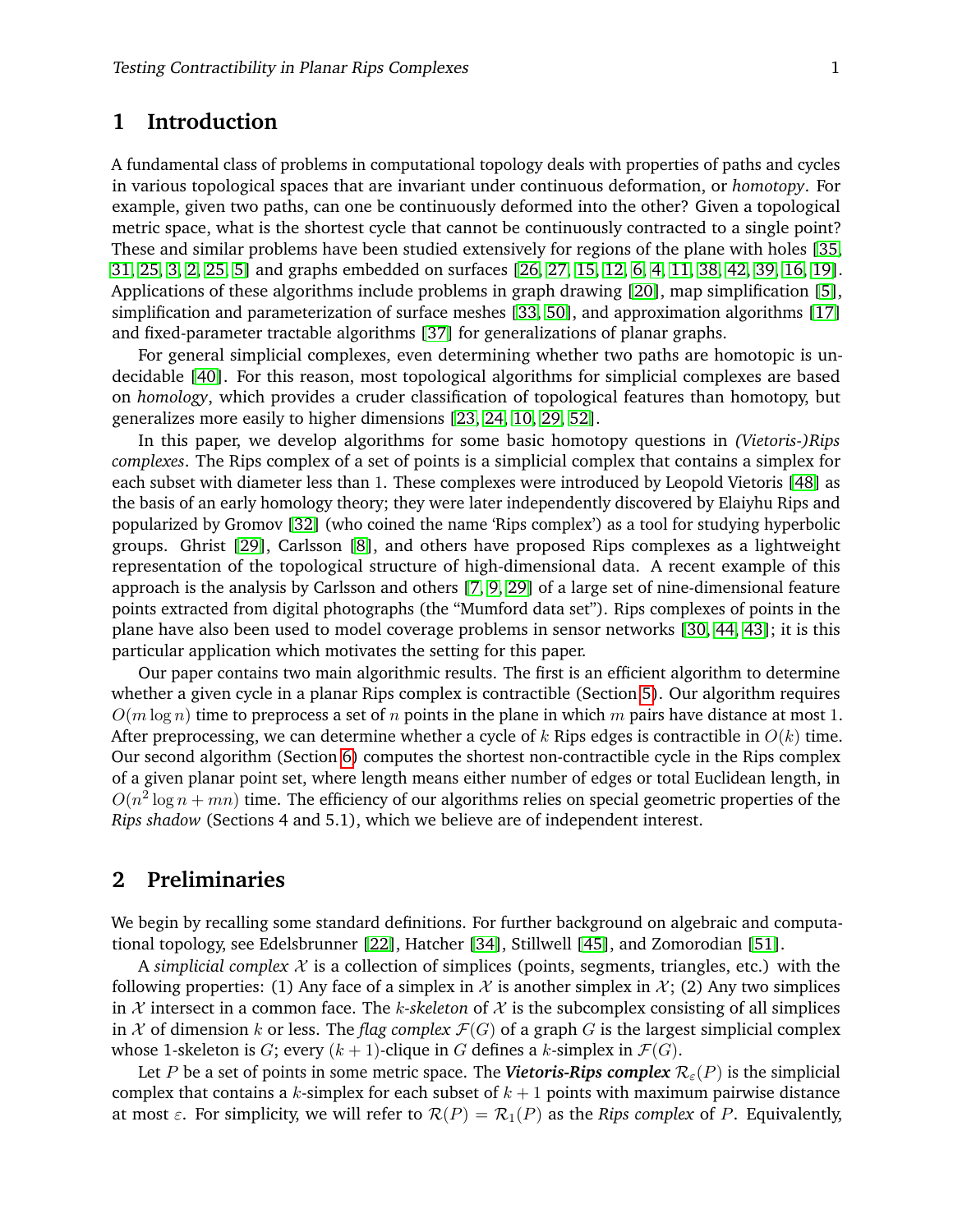the Rips complex of P is the flag complex of the *proximity graph* of P, whose edges are all pairs of points  $p, q \in P$  such that  $|pq| \leq 1$  $|pq| \leq 1$ . See Figure 1 for an example. The closely related *Cech complex*  $\tilde{\mathcal{C}}_{\varepsilon}(P)$  is the simplicial complex that contains a k-simplex for every subset of  $k+1$  points contained in a ball of radius  $\varepsilon$ .



<span id="page-2-0"></span>Figure 1. A set of points in the plane, its proximity graph (the intersection graph of circles of radius  $1/2$ ), its Rips complex, and its Rips shadow (see Section 3).

Given some topological space M, a *path* is a continuous function  $p : [0, 1] \rightarrow M$ ; a path whose endpoints coincide is called a *loop*. A *homotopy* between two paths  $p$  and  $p'$  with the same endpoints is a continuous function  $h: [0, 1] \times [0, 1] \to M$  such that  $H(0, t) = p(t)$  and  $H(1, t) = p'(t)$  for all t, and  $H(s, 0) = p(0) = p'(0)$  and  $H(s, 1) = p(1) = p'(1)$  for all s. If M is a simplicial complex, a path is generally constrained to lie along the 1-skeleton of the complex, and homotopies are comprised of a series of elementary moves, each of which moves a portion of the path or cycle across a triangle. Two paths are *homotopic* if there is a homotopy from one to the other. A loop is *contractible* if it is homotopic to a point.

It is an easy exercise to verify that homotopy is an equivalence relation on the set of loops with any fixed basepoint. The *fundamental group*  $\pi_1(X, x)$  of a space X with basepoint  $x \in X$  is the group of homotopy classes of loops based at  $x$ , with concatenation as the group operation and the set of contractible cycles through x as the identity element. If X is connected, then  $\pi_1(X, x_1) \simeq \pi_1(X, x_2)$ for any  $x_1, x_2 \in X$ ; as a consequence, we frequently simply write  $\pi_1(X)$ .

## **3 The Shadow of the Rips Complex**

For any planar Rips complex  $R$  (indeed for any abstract simplicial complex whose vertices are points in the plane), there is a canonical projection map  $p \colon \mathcal{R} \to \mathbb{R}^2$  that maps each simplex in  $\mathcal R$  affinely onto the convex hull of its vertices in  $\mathbb{R}^2$ . The **Rips shadow**  $S(P)$  is the image of this canonical projection map, or equivalently, the union of the convex hulls of all subsets of  $P$  with diameter at most 1:

$$
\mathcal{S}(P) := \bigcup \{ \text{conv}(Q) \mid Q \subseteq P \text{ and } \max_{p,q \in Q} |pq| \le 1 \}.
$$

The Rips shadow is a planar region, possibly with holes, with a piecewise-linear boundary; intuitively, the shadow is a polygon with holes whose boundaries may touch themselves and/or each other. The boundary of the shadow can be decomposed into maximal line segments, which we call *(shadow) boundary edges*, meeting at *(shadow) boundary vertices*. The collection of boundary vertices and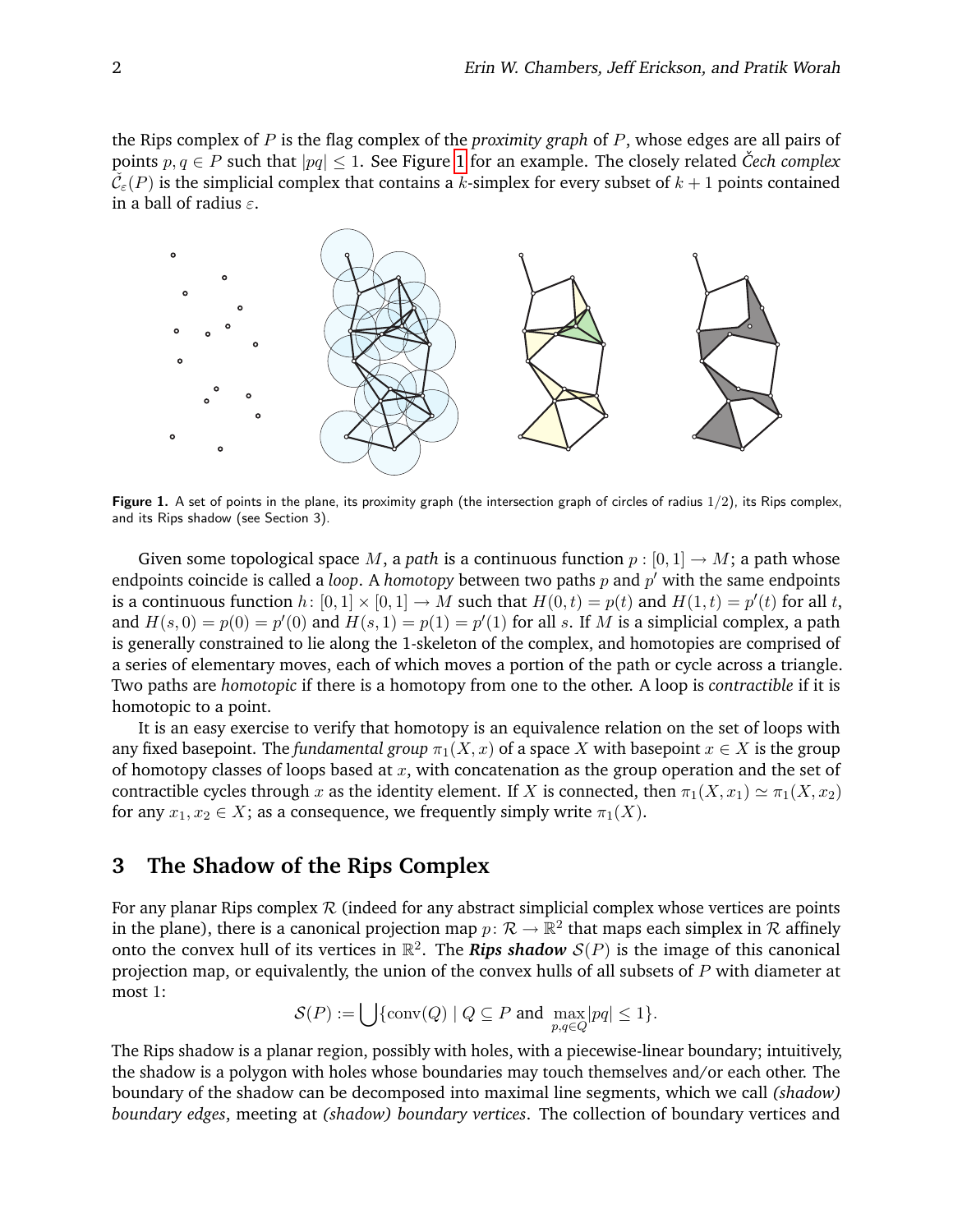boundary edges comprise the *(shadow) boundary graph*. We define the *complexity* of the shadow to be the total number of boundary vertices and edges.

The canonical projection map p naturally induces a map  $\pi_1(p)$ :  $\pi_1(\mathcal{R}(P)) \to \pi_1(\mathcal{S}(P))$  between the fundamental groups of the Rips complex and its shadow. Our algorithmic results rely heavily on the following recent result of Chambers *et al.* [\[13\]](#page-12-21):

<span id="page-3-0"></span>**Theorem 3.1.** For any set P of points in the plane, the induced map  $\pi_1(p)$ :  $\pi_1(\mathcal{R}(P)) \to \pi_1(\mathcal{S}(P))$ is an isomorphism.

Equivalently, Theorem [3.1](#page-3-0) states that a cycle  $\gamma$  in the Rips complex is contractible if and only if its projection  $p(\gamma)$  is contractible in the Rips shadow. Note that  $S(P)$  is homotopy equivalent to a set of loops with common basepoint, where each loop winds around a hole in the shadow exactly one time. Therefore, an immediate but important consequence of Theorem [3.1](#page-3-0) is that the fundamental group  $\pi_1(\mathcal{R}(P))$  is a *free* group.

Unlike Cech complexes and  $\alpha$ -shapes [\[21\]](#page-12-22), the Rips complex and its shadow are *not* homotopy equivalent in general. For example, for any positive integer n, if P is a set of  $2n + 2$  points on a circle of radius  $1+1/n^2$ , then  $\mathcal{R}(P)$  is combinatorially isomorphic to an  $(n+1)$ -dimensional cross-polytope and therefore homeomorphic to  $\mathbb{S}^n$ , but  $\mathcal{S}(P)$  is a disk.

## **4 Computing the Shadow**

In this section we develop an efficient algorithm to compute the Rips shadow  $S(P)$  of a given set P of  $n$  points in the plane. Our algorithm relies on two structural results, which may be of independent interest. First, although the Rips complex  $\mathcal{R}(P)$  can have  $\Theta(n^2)$  edges and  $\Theta(n^3)$  triangles in the worst case, the Rips shadow  $S(P)$ , which is the union of those edges and triangles, always has complexity  $O(n)$ . Second, there is a subset of  $O(n)$  Rips edges and Rips triangles whose union is the entire the Rips shadow  $S(P)$ .

#### **4.1 Linear Complexity**

<span id="page-3-2"></span>**Lemma 4.1.** If Rips edges ab and cd intersect, then  $(1)$  either ac or bd is a Rips edge; (2) either ad or bc is a Rips edge; (3) at least one of abc, abd, acd, or bcd is a Rips triangle.



**Proof:** Let  $x = ab \cap cd$ . The triangle inequality implies that  $|ac| + |bd| \le$  $|ax| + |bx| + |cx| + |dx| = |ab| + |cd| \le 2$ , so either  $|ac| \le 1$  or  $|bd| \le 1$ . Similarly, either  $|ad| \leq 1$  or  $|bc| \leq 1$ .

Figure 2. Intersecting Rips edges.

<span id="page-3-1"></span>**Lemma 4.2.** Let ab and cd be Rips edges that intersect at a point  $x = ab \cap cd$ , such that neither abc nor acd is a Rips triangle. Then  $|ac| > 1$  and  $\angle axc > \pi/3$ .

**Proof:** Lemma 4 implies that either ad or bc is a Rips edge. Thus, if ac were a Rips edge, then either abc or acd would be a Rips triangle.

We have both  $|ax| \le |ab| < 1$  and  $|cx| \le |cd| < 1$ . Thus, ac is the unique longest side of triangle *acx*, so its opposite angle ∠axc is the unique largest angle.  $□$ 

**Theorem 4.3.** The Rips shadow of n points in the plane has combinatorial complexity  $O(n)$ .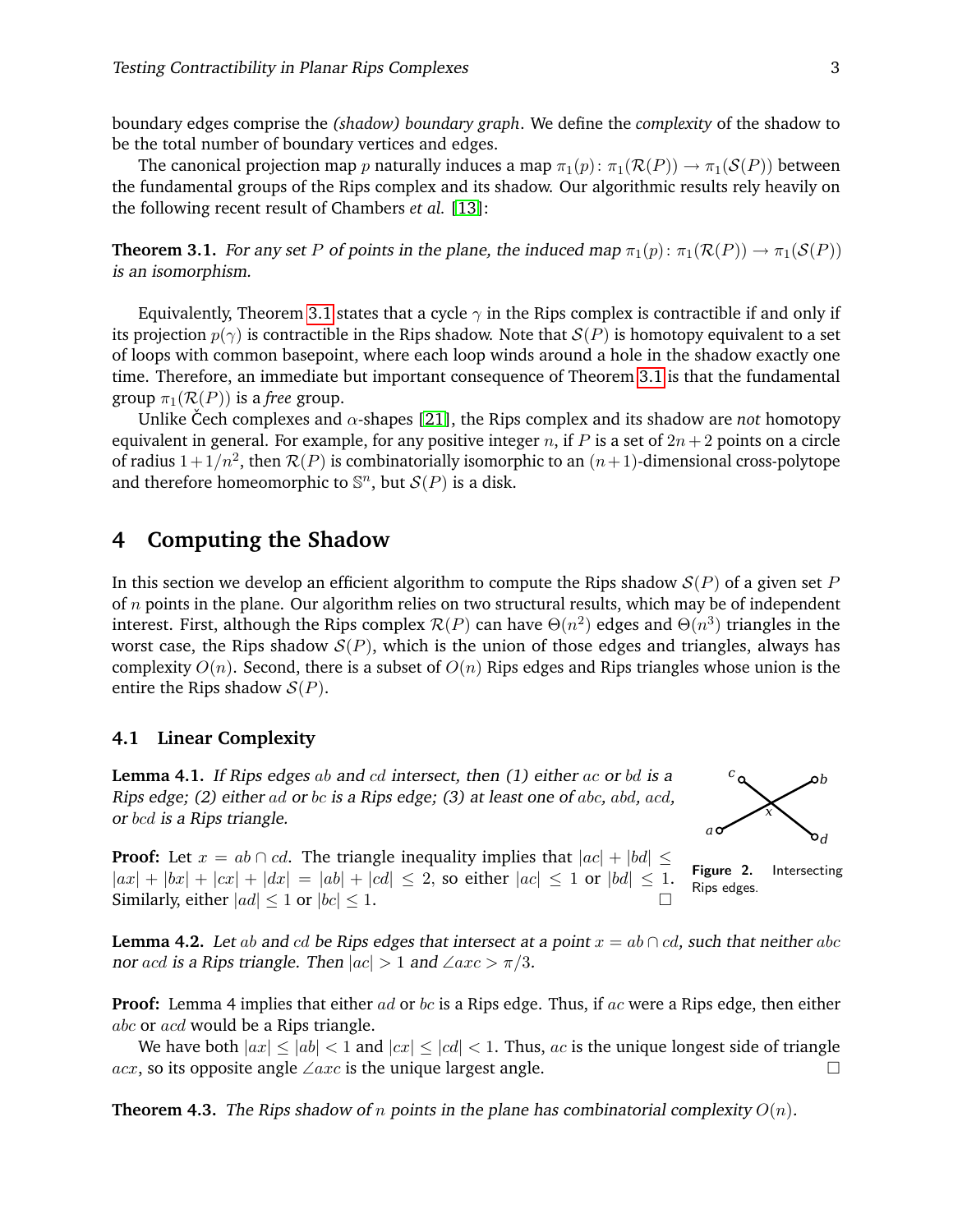**Proof:** Fix a set P of n points in the plane. We assume without loss of generality that  $\mathcal{R}(P)$  and therefore  $S(P)$  are connected; if not, we can analyze each connected component independently. This assumption implies that each hole in  $S(P)$  has a single boundary cycle.

We bound the complexity of the Rips shadow by (over-)counting the number of boundary edges and vertices. The same boundary vertex or edge may appear multiple times on the same facial walk or on multiple walks; we count each occurrence separately. To simplify our presentation, we consider the two sides of any Rips edge or shadow boundary edge separately; for any edge  $uv$ , let  $\overrightarrow{uv}$  and  $\overrightarrow{vu}$  denote its two oriented *halfedges*. A facial walk now consists of a sequence of boundary halfedges, oriented with the hole on the left; two consecutive boundary halfedges  $\overrightarrow{xy}$  and  $\overrightarrow{yz}$  form a *boundary corner* at *y*. We prove that there are  $O(n)$  boundary corners.

We say that a Rips halfedge  $\overrightarrow{pq}$  is *uncovered* if there is no Rips triangle pqr with r to the left of the oriented line  $\vec{p}$ . Every corner of the shadow boundary is located at the intersection of two uncovered halfedges, possibly at a common endpoint.

If  $\overrightarrow{pq}$  and  $\overrightarrow{pr}$  are two uncovered Rips halfedges with a common source point p, then ∠qpr >  $\pi/3$ by Lemma [4.2.](#page-3-1) It follows that any point in  $P$  is the source of at most five uncovered halfedges, giving at most  $5n$  uncovered edges total. In addition, there are at most five boundary corners at any point in P.

Let  $\overrightarrow{pq}$  and  $\overrightarrow{rs}$  be uncovered Rips halfedges, with r to the left of  $\overrightarrow{pq}$ , whose interiors intersect at boundary vertex y. Suppose some pair of boundary halfedges  $\overrightarrow{xy} \subset \overrightarrow{pq}$  and  $\overrightarrow{yz} \subset \overrightarrow{rs}$  form a boundary corner at y. Lemma [4.1](#page-3-2) implies that either  $prs$  or  $pqs$ is a Rips triangle, since either of the other two possible triangles would cover  $\overrightarrow{pq}$  or  $\overrightarrow{rs}$ . If prs is a Rips triangle, segment py lies inside the shadow, so  $y$  is the closest boundary corner to  $p$ , among all boundary corners on  $\overrightarrow{pq}$ . See Figure [3.](#page-4-0) Similarly, if pqs is a Rips triangle, y is the boundary corner on  $\overrightarrow{rs}$  that is closest to s.



<span id="page-4-0"></span>Figure 3. Charging a boundary corner to one end of an uncovered halfedge.

Thus, every boundary corner that is not a point in  $P$  is either the first or last boundary corner on some uncovered halfedge. It follows that there are at most  $10n$  boundary corners not at points in  $P$ , and thus at most  $15n$  boundary corners overall.

### **4.2 Linear Coverage**

<span id="page-4-1"></span>**Theorem 4.4.** For any set P of n points in the plane, there is a set of  $O(n)$  Rips edges and Rips triangles whose union is the Rips shadow  $S(P)$ .

**Proof:** Fix a set P of n points in the plane and an arbitrary point  $p \in P$ , and let  $P' = P \setminus \{p\}$ . As in the previous proof, we assume that  $\mathcal{R}(P)$  and thus  $\mathcal{S}(P)$  are connected; if not, we prove the theorem independently for each component. We prove that  $\mathcal{S}(P)$  is the union of  $\mathcal{S}(P')$  and a constant number of Rips edges and triangles, each of which have  $p$  as a vertex; the theorem then follows immediately by induction.

Let  $Q'$  denote the set of Rips neighbors of p, and let  $Q = Q \cup \{p\}$ .  $\mathcal{S}(P')$  is the union of all Rips edges and triangles that do not have  $p$  as a vertex, and  $\mathcal{S}(Q)$  contains all Rips edges and triangles incident to p, so  $S(P) = S(P') \cup S(Q)$ . Thus, it suffices to prove that  $S(Q)$  is the union of  $S(Q')$ and  $O(1)$  Rips triangles incident to  $p$ .

We divide the plane into six congruent wedges by three lines through p. Let  $W_0, \ldots, W_5$  be the (possibly empty) subsets of  $Q$  inside these wedges, indexed in order around  $p$ .

Each set  $W_i$  has diameter less than 1, which implies that  $conv(W_i \cup \{p\}) = S(W_i) \subseteq S(P)$ . For each non-empty set  $W_i$ , let  $\ell_i$  and  $r_i$  denote the leftmost and rightmost points in  $W_i$ , and let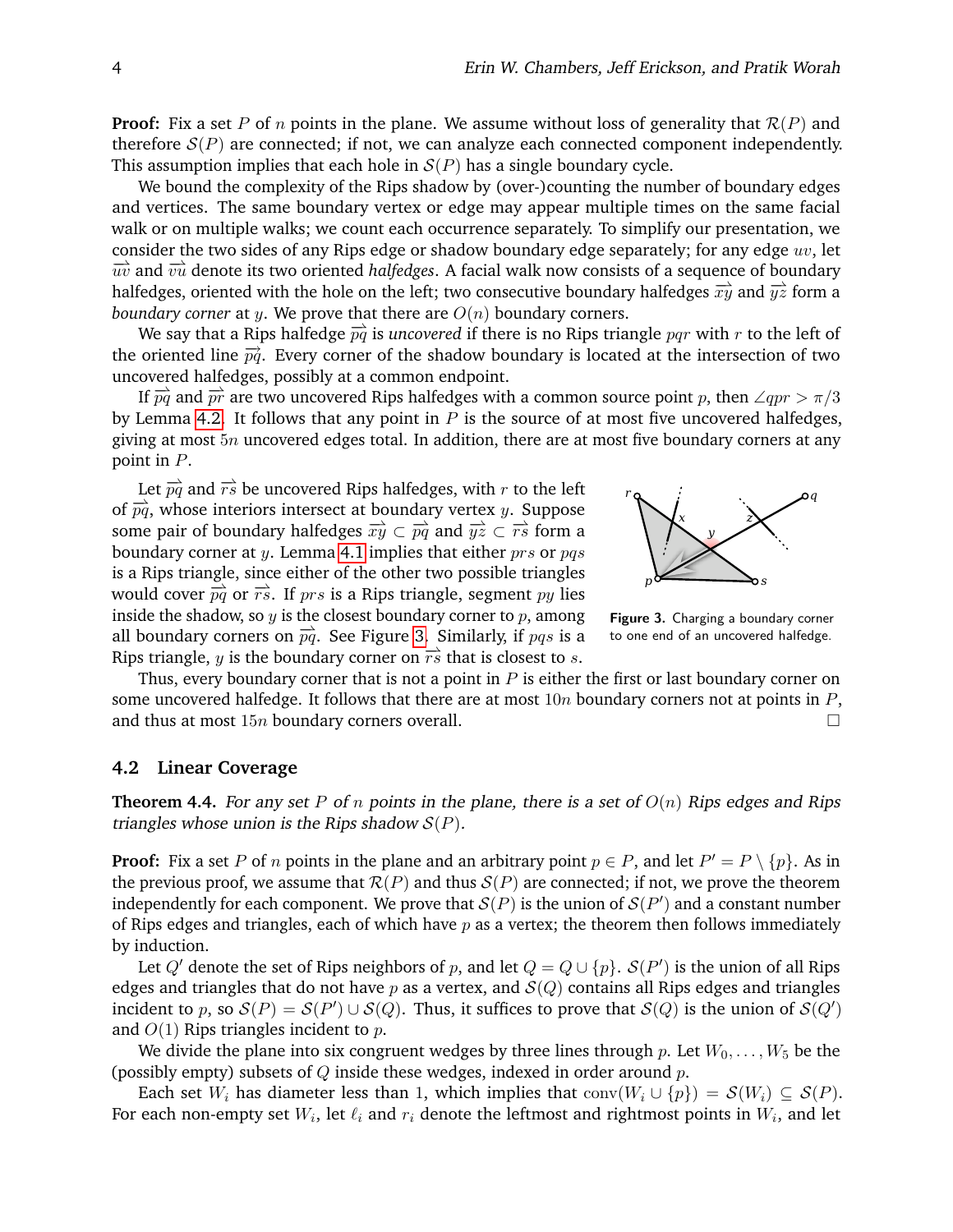$\Delta_i = \text{conv}(p, \ell_i, r_i)$ . In particular, if  $W_i$  contains only one point, then  $\ell_i = r_i$ , and  $\Delta_i = pr_i$ . If  $W_i$  is empty, we set  $\Delta_i = \emptyset$ . We clearly have  $\mathcal{S}(W_i \cup \{p\}) = \mathcal{S}(W_i) \cup \Delta_i$ .

Consider two nonempty subsets  $W_i$  and  $W_j$  with  $i < j$  and  $i \neq j - 3$ . (There are at most 12 such subset pairs.) We define a triangle  $\triangle_{i,j}$  such that

<span id="page-5-0"></span>
$$
\mathcal{S}(W_i \cup W_j) \cup \triangle_i \cup \triangle_{i,j} \cup \triangle_j = \mathcal{S}(W_i \cup W_j \cup \{p\})
$$
 (\*)

Let  $B_{i,j}$  denote the concave chain of edges on the boundary of  $S_{i,j} = \mathcal{S}(W_i \cup W_j \cup \{p\})$ , which starts at a vertex of  $conv(W_i)$ , ends at a vertex of  $conv(W_i)$ , and contains no other Rips vertices. Without loss of generality, suppose p lies 'below'  $B_{i,j}$ . Every boundary edge of  $B_{i,j}$  is a subset of a Rips edge with one endpoint in  $W_i$  and the other in  $W_j$ .

We claim that for any Rips edge qr that touches  $B_{i,j}$ , the triangle  $\Delta_{i,j} = pqr$  satisfies Equation ( $\star$ ). See Figure [4.](#page-5-1) Consider another Rips edge st that touches  $B_{i,j}$ , such that s is above qr and r is above  $st.$  We easily verify that  $qrt$  and  $qst$  are Rips triangles. By considering all such edges  $st$ , we conclude that the region bounded by the chain  $B_{i,j}$ , the edge  $qr$ , and the rays  $\overrightarrow{pr_i}$  and  $\overrightarrow{pl_j}$  lies entirely within  $\mathcal{S}(W_i \cup W_j)$ , which establishes our claim.



<span id="page-5-1"></span>Figure 4. Left:  $S(W_i \cup W_j)$ . Middle: Adding  $\triangle_i$ ,  $\triangle_{i,j}$ , and  $\triangle_j$ . Right:  $S(W_i \cup W_j \cup \{p\})$ 

If non-empty subsets  $W_i$  and  $W_j$  lie in opposite wedges ( $i = j \pm 3$ ), then we may need to define *two* triangles  $\Delta_{i,j}$  and  $\Delta_{j,i}$  on opposite sides of p, so that

$$
\mathcal{S}(W_i \cup W_j) \cup \Delta_i \cup \Delta_{i,j} \cup \Delta_{j,i} \cup \Delta_j = \mathcal{S}(W_i \cup W_j \cup \{p\})
$$

It suffices to choose arbitrary triangles  $\Delta_{i,j}$  and  $\Delta_{j,i}$  incident to p that touch the two concave chains connecting  $W_i$  to  $W_j$ .

This gives a total of at most 24 triangles (or edges) which must be added to form  $\mathcal{S}(P)$  from  $S(P')$ , which concludes the proof.

#### **4.3 Construction Algorithm**

**Theorem 4.5.** Given a set P of n points in the plane, we can construct  $S(P)$  in  $O((m+n)\log n)$ time, where  $m$  is the number of edges in the proximity graph of  $P$ .

**Proof:** We first describe a simpler algorithm that runs in  $O(n^2 \log n)$  time, and then describe a general reduction strategy that improves the running time to  $O(m \log n)$ .

Our simple algorithm computes a set of  $O(n)$  Rips triangles whose union is  $S(P)$ , as follows. For each point  $p \in P$ , we execute the following subroutine. Fix a point  $p \in P$ . We can easily compute the six neighbor sets  $W_1,\ldots,W_6$  of  $p$  from Theorem [4.4](#page-4-1) in  $O(n)$  time. For each set  $W_i,$  we compute the extreme points  $l_i$  and  $r_i$  in  $O(n)$  time and add the triangle  $pr_il_i$  to the output list. For each of subsets  $W_i$  and  $W_j$ , we compute the triangle  $\Delta_{i,j}$  as follows. We construct the Voronoi diagram of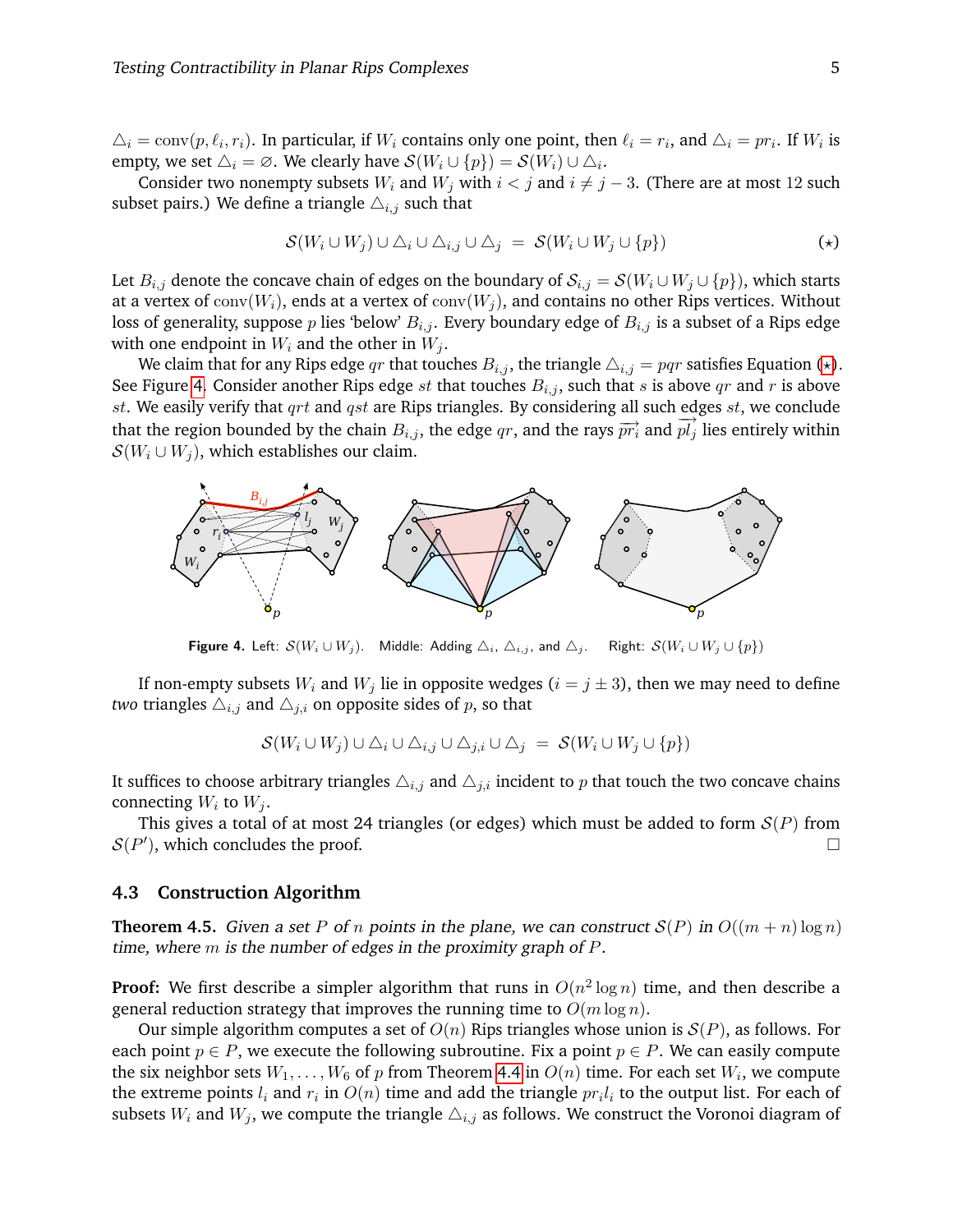$W_j$ , and then for each point  $q \in W_i$ , we compute its nearest neighbor  $r \in W_j$  using a point-location query. Then, among all segments  $qr$  that have length at most 1, we determine the one that intersects the ray  $\overline{pr_i}$  furthest from p and add the resulting triangle pqr to the output list. The subroutine runs in  $O(n \log n)$  time, so the total time to compute the  $O(n)$  covering triangles is  $O(n^2 \log n)$ . Once we have the covering triangles, we can compute their union in  $O(n^2)$  time with a standard sweepline algorithm.

To reduce the running time to  $O(m \log n)$ , we impose a grid of  $1/2 \times 1/2$  squares over the point set, and independently compute the intersection of  $S(P)$  with each grid square. Let  $c_1, c_2, \ldots, c_N$ denote the grid cells that are within distance 3 of some point in P; clearly  $N = O(n)$ . For each i, let  $C_i$  denote the  $5/2 \times 5/2$  square with the same center as grid cell  $c_i$ , let  $P_i = P \cap C_i$ , and let  $N_i=|P_i|.$  Observe that  $\mathcal{S}(P)\cap c_i=\mathcal{S}(P_i)\cap c_i,$  since all Rips edges have length  $\leq 1.$  For each point  $p \in P$ , we determine the subsets  $P_i$  that contain it; this takes  $O(n)$  time overall. Then for each index i, we compute  $O(N_i)$  triangles whose union is  $S(P_i)$  using our earlier algorithm, intersect each of these triangles with  $c_i$ , and compute the union of the resulting polygons. Finally, we glue the resulting sub-shadows together along their common boundaries, in  $O(n)$  time, to obtain  $S(P)$ . The total running time of this algorithm is  $\sum_i O(N_i^2 \log N_i).$ 

To complete our analysis, we prove that  $\sum_i N_i^2 = O(m+n)$ . For each i, let  $n_i = |P \cap c_i|$ , and let us write  $i \sim k$  to mean  $c_i \subset C_k$ , so that  $N_k = \sum_{i \sim k} n_i.$  We immediately have

$$
\sum_{k} N_k^2 = \sum_{k} \sum_{i \sim k} \sum_{j \sim k} n_i n_j \leq \sum_{k} \sum_{i \sim k} \sum_{j \sim k} (n_i^2 + n_j^2)/2 = \sum_{k} \sum_{i \sim k} n_i^2 \leq 25 \sum_{i} n_i^2.
$$

On the other hand, we also have  $\sum_i \binom{n_i}{2} \leq m$ , because each cell  $c_i$  has diameter less than 1. We conclude that  $\sum_i N_i^2 \le 50m + 25n$ , as claimed.

## <span id="page-6-0"></span>**5 Testing Contractibility**

In this section, we describe an efficient algorithm to determine whether a given cycle of Rips edges is contractible, or equivalently, whether two paths with common endpoints are homotopic, in the Rips complex  $\mathcal{R}(P)$ . Theorem [3.1](#page-3-0) implies that a cycle  $\gamma$  is contractible in  $\mathcal{R}(P)$  if and only if its projection  $p(\gamma)$  is contractible in the Rips shadow  $S(P)$ . Thus, testing contractibility is simply a matter of tracking how many times the projected cycle  $p(\gamma)$  winds around each hole.

The fastest algorithm known for testing the contractibility of cycles in planar regions is due to Cabello *et al.* [\[5\]](#page-11-2). Their algorithm tests whether a cycle of k edges is contractible in the plane minus *n* point obstacles in time  $O(k\sqrt{n}\log n)$ , after  $O(n^{1+\epsilon})$  preprocessing time, by applying a planar ray shooting data structure [\[36\]](#page-12-23) to a spanning tree of the obstacles with stabbing number √  $O(\sqrt{n})$  [\[14,](#page-12-24) [41,](#page-13-10) [49\]](#page-13-11). We can directly apply their algorithm to Rips cycles by choosing an arbitrary point in each hole of the Rips shadow, plus one point outside the outer boundary; this requires  $O(m \log n)$  additional preprocessing time.

The special geometric structure of Rips shadows allows us to develop a faster and simpler algorithm, with the same preprocessing time. Our algorithm constructs a spanning tree of the holes such that any unit-length line segment crosses a *constant* number of edges. (Such a spanning tree √ such that any unit-length line segment crosses a constant number of euges. (Such a spaining tree<br>does not exist for general planar regions—consider a unit square containing a  $\sqrt{n} \times \sqrt{n}$  grid of tiny holes.) The existence of this spanning tree follows from another structural result of independent interest: Although holes in the Rips shadow can have arbitrarily small area, they cannot have arbitrarily small diameter.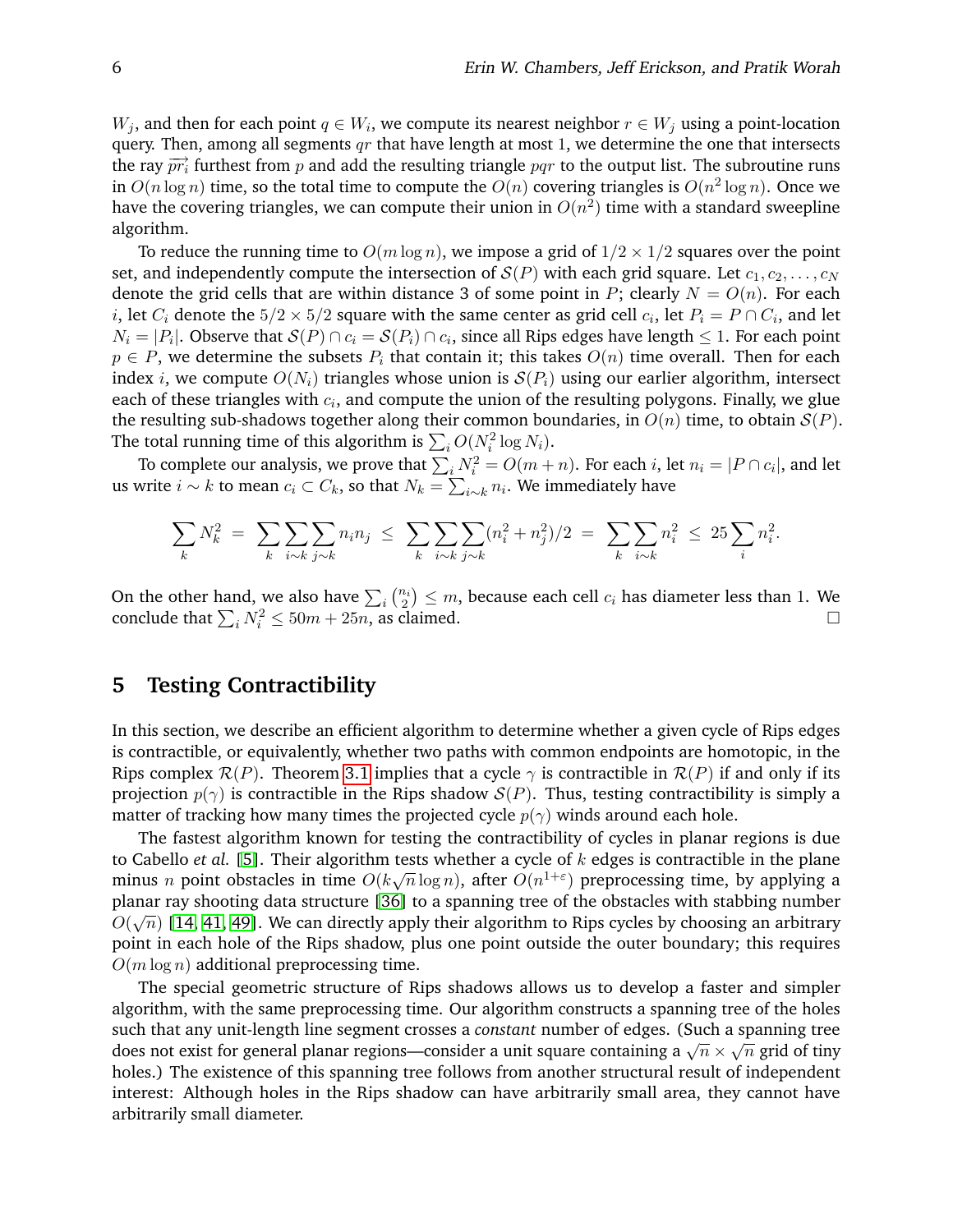### **5.1 No Small Holes**

<span id="page-7-0"></span>**Lemma 5.1.** Let A be a set of  $n \geq 4$  arcs on a common circle C, each subtending an angle larger than  $4\pi/5$ , whose union is the entire circle. A contains four arcs that cover C.

**Proof:** Let  $|\alpha|$  denote the angular length of arc  $\alpha$ . Start with an arbitrary arc  $\alpha_1 \in A$ . Let  $\alpha_2$  be the clockwise-most arc in A that overlaps  $\alpha_1$ , and let  $\alpha_3$  be the clockwisemost arc in A that overlaps  $\alpha_2$ . If  $|\alpha_1 \cup \alpha_2| \leq 6\pi/5$ , then  $|\alpha_2 \cup \alpha_3| \geq 6\pi/5$ , because  $\alpha_1$  and  $\alpha_3$  must be disjoint..

Thus, without loss of generality, we can assume that  $|\alpha_1\cup\alpha_2|\geq 6\pi/5.$  Let  $\alpha_1'$  be the counterclockwise-most arc in  $A$  that overlaps  $\alpha_2$ , and let  $\alpha_0'$  be the counterclockwise-most arc in  $A$  that overlaps  $\alpha_1'$ . We still have  $|\alpha_1'\cup\alpha_2|\geq 6\pi/5$ , so  $|C\setminus(\alpha_1'\cup\alpha_2)|\leq 4\pi/5.$  Thus, arcs  $\alpha_0'$  and  $\alpha_3$  must overlap, which implies that  $\alpha'_0$ ,  $\alpha'_1$ ,  $\alpha_2$ ,  $\alpha_3$  cover the circle.

<span id="page-7-2"></span>**Theorem 5.2 (No small holes).** Any hole in the Rips shadow of a set of points in the plane has circumradius at least  $(\sqrt{2}-1)/8\sqrt{3} \approx 0.029893$ .

**Proof:** Let H be a hole in the Rips shadow of a planar point set P. For any real  $\rho > 0$ , let  $D_{\rho}$  denote the open disk of radius  $\rho$  centered at the origin  $o$ , let  $C_{\rho} = \partial D_{\rho}$  denote its boundary circle, and let  $P_\rho = X \cap D_\rho$ . Every pair of points in  $P_{1/2}$  is connected by a Rips edge, so the Rips shadow of  $P_{1/2}$  is equal to its convex hull.

ar to its convex nun.<br>Suppose H lies inside the disk  $D_\rho$ . Fix a real value  $\sigma=(1+\sqrt{5})\rho< 1/2$ . There are three cases to consider: (1)  $P_{\sigma}$  is empty; (2)  $P_{\sigma}$  is nonempty and H is convex; and (3) there is a point in P on the boundary of  $H$ . (It will become clear during the prof that these cases are exhaustive.) Each case will imply different lower bounds on the radius  $\rho$ . The first case is by far the most involved.

CASE 1: ALL POINTS FAR FROM THE HOLE. Suppose  $P_{\sigma} = \emptyset$ . In this case, H must be convex. Let  $e_1, e_2, \ldots, e_r$  denote the Rips edges bounding  $H.$  For each edge  $e_i,$  let  $\alpha_i$  denote the portion of  $C_\sigma$ bounding *H*. For each edge  $e_i$ , for  $\alpha_i$  denote the portion of  $C_{\sigma}$  separated from *H* by  $e_i$ . Because  $\sigma = (1 + \sqrt{5})\rho = \rho/\cos(2\pi/5)$ , each arc  $\alpha_i$  subtends an angle larger than  $4\pi/5$ , and these arcs cover the entire circle. Lemma [5.1](#page-7-0) implies that four of these arcs  $\alpha_i, \alpha_j, \alpha_k, \alpha_l$  also cover the circle. The corresponding Rips edges  $e_i, e_j, e_k, e_l$  bound a convex quadrilateral *pseudohole*  $\tilde{H}$  that lies inside  $D_{\sigma}$ .

To simplify notation, we relabel the endpoints and intersection points of the edges  $e_i, e_j, e_k, e_l$ , as shown in Figure [5.](#page-7-1) Label the endpoints  $a, b, c, d, e, f, g, h$  in clockwise order, so that (without loss of generality)  $e_i = af$ ,  $e_j = be$ ,  $e_k = ch$ , and  $e_l = dg$ . We also label the vertices of H in clockwise order:  $w = af \cap dg$ ,  $x = af \cap be$ ,  $y = be \cap ch$ , and  $z = ch \cap dg$ .



<span id="page-7-1"></span>Figure 5. Rips edges bounding a quadrilateral pseudohole. The dashed segments are not Rips edges.

Lemma [4.2](#page-3-1) implies that there are no other intersections among these segments; all eight endpoints are distinct. We prove that points  $a, b, e, f$  are in convex position as follows; a similar argument implies that  $c, d, g, h$  are also in convex position. Suppose b is inside triangle  $aef$ , and let  $s = \overrightarrow{be} \cap af$ . We immediately have  $|sf| < |af| \leq 1$ . Segment bf crosses through the hole H, so we must have  $|bf| > 1$  and therefore  $|ef| > 1$ .

Point s is outside  $C_{\sigma}$  and segments se and sf intersect  $C_{\rho}$ , so  $\angle esf < 2 \arcsin(\rho/\sigma) \leq \pi/5$ . Fold s is outside  $C_{\sigma}$  and segments se and sf intersect  $C_{\rho}$ , so  $\angle es_{J} < 2 \arcsin(\rho/\sigma) \le \pi/5$ .<br>Together with the inequalities  $|sf| < 1$  and  $|ef| > 1$ , this implies that  $|es| > (1 + \sqrt{5})/2$ , from which it follows that  $|bs| > (\sqrt{5}-1)/2$  and therefore  $|es| > (\sqrt{5}-1)/2$ . We conclude that the minimum distance between  $sf$  and be is more than  $(\sqrt{5}-1)/2$ . On the other hand,  $sf$  and be both intersect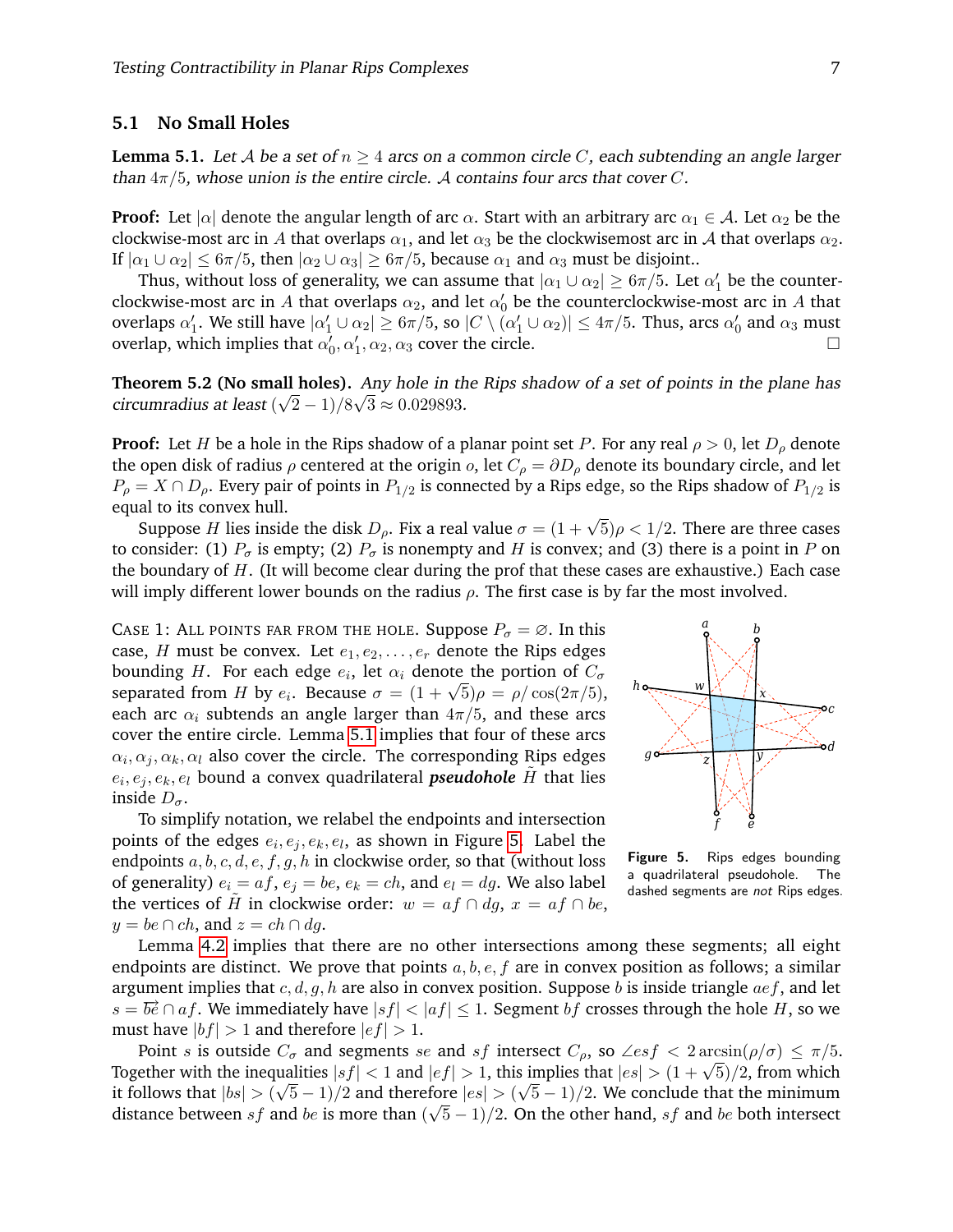$C_\rho$ ; it follows that  $\rho > 0$ √  $(5-1)/4$ , so  $\sigma > 1$ , which is impossible. Thus, b cannot be inside triangle  $aef$ , so (by symmetric arguments)  $a, b, e, f$  must be in convex position.

Because Rips edges af and dq intersect (at z), Lemma [4.1](#page-3-2) implies that either aq or df is a Rips edge. The triangles  $adg$  and  $adf$  intersect the hole  $H$  and therefore must not be Rips triangles. It follows that ad is not a Rips edge; a similar argument implies that  $bq$ ,  $cf$ , and  $eh$  are not Rips edges. Also, since segments ae, bf, cg and dh intersect the hole  $H$ , none of them can be Rips edges. We thus have the following inequalities:

 $|ae| > 1, |bf| > 1, |cg| > 1, |dh| > 1, |ad| > 1, |bg| > 1, |cf| > 1, |eh| > 1.$ 

Now the triangle inequality implies that

$$
|gz| + |dz| = |dg| < 1 < |ad| < |az| + |dz|
$$

it follows immediately that  $|gz| < |az|$ . A symmetric argument implies that  $|ey| < |gy|$ ; thus,

$$
|ey| < |gy| = |gz| + |yz| < |az| + |yz|.
$$

But the triangle inequality also implies that  $|az| + |yz| + |ey| > |ae| > 1$ , so we must have  $|az| + |yz| > 1/2$ . It follows that

$$
|fw| = |fz| + |wz| < 1 - |az| + |wz| < \frac{1}{2} + |yz| + |wz|.
$$

An analogous argument implies that  $|cw| < 1/2 + |wx| + |xy|$ .

The four interior angles of  $\tilde{H}$  sum to  $2\pi$ , so we can assume without loss of generality that  $\angle cw f \leq \pi/2$ , which implies that  $|fw|^2 + |cw|^2 \geq |cf|^2 > 1$ . Plugging in our upper bounds for  $|cw|$ and  $|fw|$  and simplifying, we find that

$$
(|wx| + |xy|) + (|wx| + |xy|)^2 + (|yz| + |wz|) + (|yz| + |wz|)^2 > \frac{1}{2}.
$$

Thus, without loss of generality,  $(|wx| + |xy|) + (|wx| + |xy|)^2 > 1/4$ , so  $|wx| + |xy| > (\sqrt{\sqrt{3}})$  $(2-1)/2.$ 

On the other hand, each edge of  $\tilde{H}$  intersects  $D_{\rho}$ , and by Lemma 5, each interior angle of  $\tilde{H}$  is greater than  $\pi/3$ ; these facts imply that each edge of  $\tilde{H}$  has length less than  $2\sqrt{3}\rho$ . We conclude that  $\rho>(\sqrt{2}-1)/8\sqrt{3}\approx 0.029893.$ 

CASE 2: POINTS NEARBY, BUT SEPARATED FROM THE HOLE. Now suppose there is a point  $p \in X$  such that  $|op| < \sigma$ , and there is a line  $\ell$  separating  $P_{1/2}$  from the interior of  $H.$  In this case,  $H$  must be convex. Without loss of generality, we assume the line  $\ell$  is vertical and that H lies to its right. Let x be the rightmost vertex of H; this point is the intersection of two Rips edges ab and  $cd$ , both of which are uncovered on the left. In particular,  $abp$  and  $cdp$  are not Rips triangles, so we can assume without loss of generality that  $|ap| > 1$  and  $|cp| > 1$ .

If  $|ao| < 1/2$  and  $|co| < 1/2$ , then  $|ac| < 1$ , contradicting the fact that ∠axc is an uncovered corner. Thus, at least one of the Rips edges through  $x$  has both endpoints outside  $D_{1/2}.$ 

Suppose  $|ao| > 1/2$  and  $|bo| > 1/2$ . Let y be the point on ab closest to the origin o; clearly |oy| <  $\rho$ . The triangle inequality implies (crudely!) that  $|by| > 1/2 - \rho$  and therefore

$$
1 < |ap| < |op| + |oy| + |ay| < \sigma + \rho + (1 - |by|) < 1/2 + \sigma + 2\rho.
$$

It follows that  $\sigma+2\rho>1/2$  and therefore  $\rho>1/2(3+\sqrt{5})\approx 0.095492.$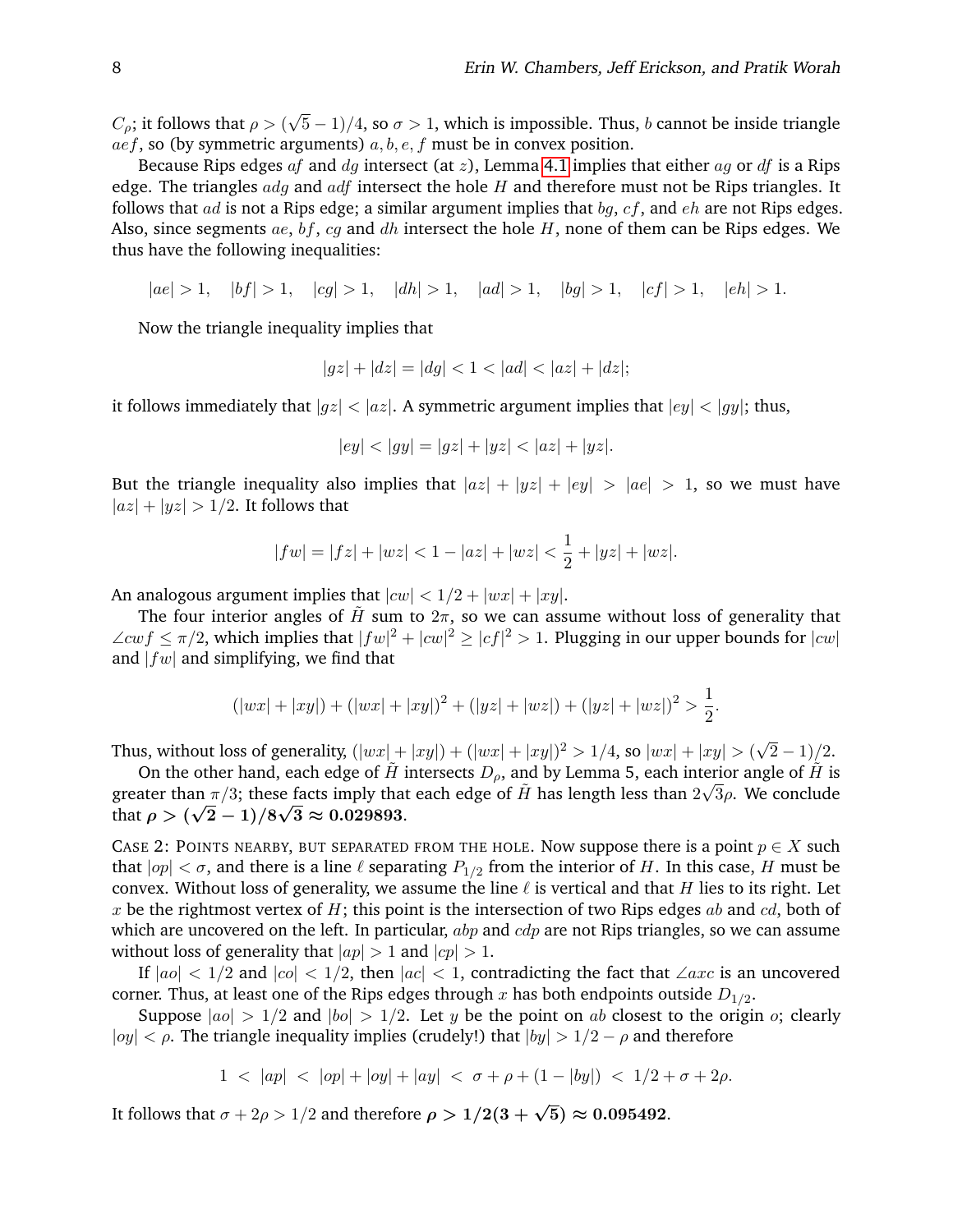CASE 3: POINT ON THE HOLE BOUNDARY. Finally, suppose there is no line separating  $P_{1/2}$  from the interior of H. In this case, the convex hulls of  $P_{1/2}$  and H must have intersecting interiors, which implies that  $H$  is non-convex. In particular, some vertex  $p$  of  $\mathop{\rm conv}\nolimits X_{1/2}$  lies in the interior of  $\mathop{\rm conv}\nolimits H$ and is therefore a concave vertex of  $H$ . Without loss of generality, suppose the vertical line through  $p$  has the rest of  $\mathop{\rm conv}\nolimits X_{1/2}$  to its left.

The remainder of the argument is identical to the previous case, except now we have  $|op| < \rho$ . The rightmost vertex x of H is the intersection of two Rips edges ab and  $cd$ , both uncovered on the left. Without loss of generality, we have the following inequalities:

$$
|ap| > 1
$$
,  $|cp| > 1$ ,  $|ao| > 1/2$ ,  $|bo| > 1/2$ .

The triangle inequality implies that  $|by| > 1/2 - \rho$  and therefore

$$
1 \, < \, |ap| \, < \, |op| + |oy| + |ay| \, < \, 2\rho + (1 - |by|) \, < \, 1/2 + 3\rho
$$

We conclude that  $\rho > 1/6 \approx 0.166666$ .

#### **5.2 Contractibility Algorithm**

Our algorithm follows a standard strategy used by Cabello *et al.* [\[5\]](#page-11-2) and many other authors [\[35,](#page-12-0) [19,](#page-12-9) [18,](#page-12-25) [15,](#page-12-5) [12,](#page-12-6) [16,](#page-12-8) [47\]](#page-13-12) for encoding the homotopy class of paths and cycles in two-dimensional spaces. We compute a sequence of line segments  $\phi_1, \phi_2, \ldots, \phi_b$ , which we call *fences*, that form a spanning tree of the holes; we assign each fence an arbitrary orientation. The *crossing word* of any cycle  $\gamma$  records the sequence of fences that  $\gamma$  crosses, along with the direction of each crossing. For example, the crossing word 1223 indicates that  $\gamma$  first crosses  $\phi_1$  from left to right, then  $\phi_2$  from left to right, then  $\phi_2$  from right to left, and finally  $\phi_3$  from left to right. We can *reduce* any crossing word by removing any matching pairs of the form  $x\overline{x}$  or  $\overline{x}x$ ; each reduction corresponds to a continuous deformation of  $\gamma$  that removes some fence crossings. Finally,  $\gamma$  is contractible if and only if its reduced crossing word is empty.

Our spanning tree construction is a straightforward consequence of Theorem [5.2.](#page-7-2)

**Lemma 5.3.** Let P be a set of points whose Rips shadow has b holes. Given  $S(P)$ , we can compute in  $O(n)$  time a set of  $b$  disjoint line segments  $\phi_1,\ldots,\phi_b$  such that (1)  $\mathcal{S}(P)\backslash\bigcup_i\phi_i$  is simply connected, and (2) any line segment of length 1 crosses  $O(1)$  segments  $\phi_i$ .

**Proof:** Consider an axis-aligned grid of squares of width  $1/100$  that covers the shadow  $S(P)$ . A simple packing argument implies that  $S(P)$  intersects at most  $O(n)$  cells in this grid, and clearly, any unit-length segment intersects  $O(1)$  grid cells.

We output three types of fences  $\phi_i.$  Each  $\emph{vertical}$  fences extends directly downward from the lowest intersection point of a hole with a vertical grid line, to either another hole or the outer boundary. Any hole that touches a vertical grid line is connected by a sequence of vertical fences and holes to the outer boundary; it remains only to connect *thin* holes that lie in *strips* between adjacent vertical grid lines. Each *horizontal* fence extends horizontally from the leftmost or rightmost intersection point of a thin hole with a horizontal grid line, to either another hole or the outer boundary, *without crossing any vertical fence*. After inserting as many horizontal fences as possible, some clusters of thin holes may still be isolated. Finally,



<span id="page-9-0"></span>Figure 6. Fences in the Rips shadow.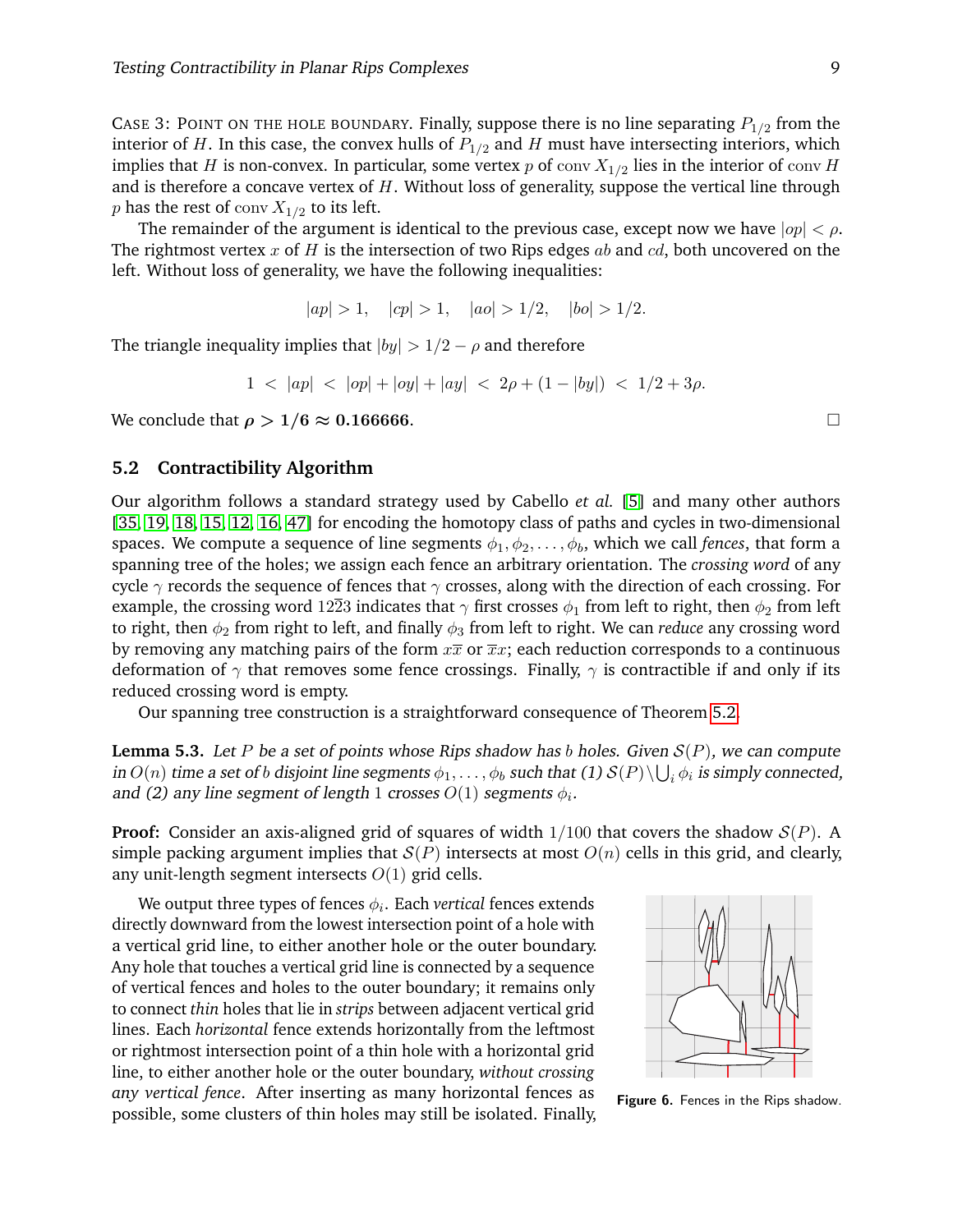for each cluster of thin holes, we extend a *cluster* fence from the lowest point in that cluster, either to the highest point in the next lower cluster in the same strip, or directly downward to some other boundary, whichever is closer. See Figure [6.](#page-9-0)

The horizontal and vertical fences are carried by the edges of the grid. By Theorem [5.2,](#page-7-2) each thin hole intersects at least two horizontal grid lines, so at most one cluster fence intersects any grid cell. It follows that any line segment crosses at most three fences within any grid cell, and thus  $O(1)$ fences overall.

**Theorem 5.4.** After  $O(m \log n)$  preprocessing time, we can determine whether any given cycle of k Rips edges is contractible in  $\mathcal{R}(P)$ , either in  $O(k \log n)$  time using  $O(n)$  space, or in  $O(k)$  time using  $O(m)$  space.

**Proof:** We can determine the crossing word for any unit-length line segment in  $O(\log n)$  time in two different ways. The first method is to preprocess the degenerate simple polygon  $\mathcal{S}'=\mathcal{S}(P)\setminus\bigcup_i\phi_i$ for ray-shooting, using the 'pedestrian' data structure of Hershberger and Suri [\[36\]](#page-12-23). The 'polygon' S' has complexity  $O(n)$ , so we can build the ray-shooting data structure in  $O(n)$  time. The second, even simpler method is to store the grid cells that intersect any fence  $\phi_i$  in a hash table. There are at most  $O(n)$  such grid cells. For each such grid cell, we keep sorted arrays of the horizontal and vertical fences on its boundary, as well as the cluster fence in its interior (if any). Given any unit segment s, we can easily determine in constant time which grid cells it intersects. For each such grid cell  $\Box$ , we can find the (at most two) fences on the boundary of  $\Box$  that s crosses using binary search, and then assemble the crossing word of  $s \cap \Box$  in  $O(1)$  time.

To test whether a cycle is contractible, we consider the edges one by one in order, maintaining the reduced crossing word of the path traversed so far. Each new edge adds  $O(1)$  symbols to the crossing word, so we can perform the necessary reductions in  $O(1)$  time per edge. With no additional preprocessing, the total time is  $O(k \log n)$ . Alternately, if we precompute the crossing word of every Rips edge, we can process any cycle in constant time per edge.

### <span id="page-10-0"></span>**6 Finding the Shortest Noncontractible Cycle**

Finally, we describe how to find the shortest cycle in the Rips complex that is non-contractible. We assume that each edge  $pq$  in the proximity graph has a non-negative weight  $w(pq)$ ; the length of a cycle is the sum of the weights of its edges. Our results hold for *any* non-negative edge weights; in particular, we can minimize either the number of edges or the total Euclidean length of the cycle.

For any point p and any Rips edge qr, let  $C(p, qr)$  denote the cycle of Rips edges composed of the shortest path from p to q, the edge qr, and the shortest path from r back to p. The following characterization of shortest non-contractible cycles was first observed by Thomassen [\[46,](#page-13-13) [42\]](#page-13-0) for graphs embedded on surfaces; see also [\[26\]](#page-12-3).

**Lemma 6.1.** For any point  $p \in P$ , the shortest non-contractible cycle in  $\mathcal{R}(P)$  that passes through p is the cycle  $C(p,qr)$  for some Rips edge qr.

**Proof:** Let C be the shortest non-contractible cycle containing p. Let x be the point furthest from p on  $C$ ; this point could be in the interior of a Rips edge. Points  $p$  and  $x$  partition  $C$  into two paths of equal length; call these paths  $\alpha$  and  $\beta$ . Let  $\gamma$  be any other path from p to x. If  $\gamma$  is shorter than  $\alpha$ and  $\beta$ , then the shorter loops  $\alpha\overline{\gamma}$  and  $\gamma\overline{\beta}$  must be contractible. But this is impossible, because the concatenation of those two loops is homotopic to  $C = \alpha \beta$ , which is by definition non-contractible. We conclude that  $\alpha$  and  $\beta$  are the *shortest* paths from p to x. Finally, let qr be any edge in C that contains the point  $x$ .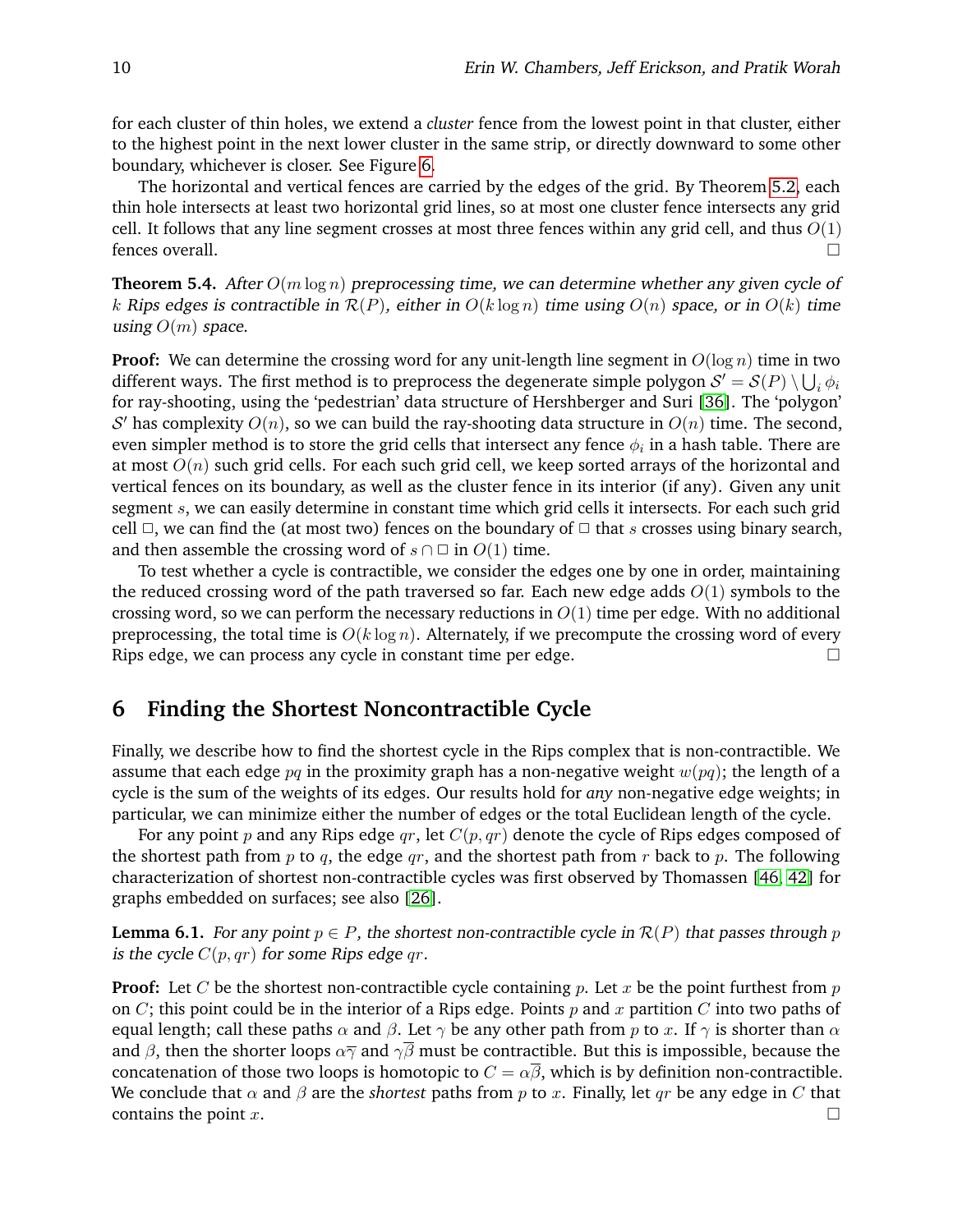**Theorem 6.2.** Given a set P of n points in the plane, we can compute the shortest non-contractible cycle in  $\mathcal{R}(P)$  in  $O(n^2 \log n + mn)$  expected time.

**Proof:** As in the previous algorithm, we preprocess P for fast contractibility queries in  $O(m \log n)$ time. We also construct the shortest path tree  $T_p$  by running Dijkstra's algorithm at each point  $p \in P$ , in total time  $O(n^2 \log n + mn)$ .

For each point  $p$ , we store the reduced crossing crossing words of the shortest paths from  $p$  to every other point in P in a *trie* [\[28\]](#page-12-26), which we denote  $T_p$ . We also store a pointer from each point q (as a node in  $T_p$ ) to the corresponding node  $\tilde{q}$  in  $T_p$ . Because the crossing word each edge of  $T_p$  has constant length,  $H_p$  has only  $O(n)$  nodes. In a standard trie, each node would store an array of  $O(n)$ child pointers, bringing the total size of  $\tilde{T}_p$  to  $O(n^2)$ . To avoid the extra space overhead, we use a *hashed trie*, in which each node with r children stores them in a hash table of size  $O(r)$ . Standard dynamic hashing techniques allow us to insert a new child at any node in  $O(1)$  expected amortized time. Consequently, we can construct each hashed trie  $H_p$  in  $O(n)$  expected time.

Finally, we preprocess  $H_p$  for constant-time least-common-ancestor queries in  $O(n)$  time, using the algorithm of Bender and Farach-Colton [\[1\]](#page-11-10). The reduced crossing word  $X_p(q, r)$  can be extracted from the edge labels on the unique path in  $T_p$  from  $\tilde{q}$  to  $\tilde{r}$ ; no further reductions are necessary. In particular, if this path is longer than  $X(qr)$ , then the cycle is non-contractible.

We now have all the necessary data structures to determine in  $O(1)$  time, given any point p and any Rips edge qr, whether the cycle  $C(p, qr)$  is non-contractible. First we find the least common ancestor z of  $\tilde{q}$  and  $\tilde{r}$ . We then assemble the crossing word  $X(p, qr)$  by walk up the trie from  $\tilde{q}$  to z, and then walking up the trie from  $\tilde{r}$  to z. If either walk is longer than  $X(qr)$ , we abort and report that the cycle is non-contractible. Otherwise, we report that the cycle is contractible if and only if  $X_p(q, r) = X(qr)$ . The total time to test all possible cycles  $C(p, qr)$  is  $O(mn)$ .

### **References**

- <span id="page-11-10"></span>[1] M. A. Bender and M. Farach-Colton. The LCA problem revisited. *Proc 4th Latin American Symp. Theoret. Informatics (LATIN)*, 88–94, 2000.
- <span id="page-11-1"></span>[2] S. Bespamyatnikh. Computing homotopic shortest paths in the plane. *Proc. 14th Annu. ACM-SIAM Sympos. Discrete Algorithms*, 609–617, 2003.
- <span id="page-11-0"></span>[3] S. Bespamyatnikh. Encoding homotopy of paths in the plane. *Proc. LATIN 2004: Theoretical Infomatics*, 329–338, 2004. Lect. Notes Comput. Sci. 2976, Springer-Verlag.
- <span id="page-11-4"></span>[4] S. Cabello. Many distances in planar graphs. *Proc. 17th Ann. ACM-SIAM Symp. Discrete Algorithms*, 1213–1220, 2006.
- <span id="page-11-2"></span>[5] S. Cabello, Y. Liu, A. Mantler, and J. Snoeyink. Testing homotopy for paths in the plane. *Discrete Comput. Geom.* 31(1):61–81, 2004.
- <span id="page-11-3"></span>[6] S. Cabello and B. Mohar. Finding shortest non-separating and non-contractible cycles for topologically embedded graphs. *Discrete Comput. Geom.* 37(2):213–235, 2007.
- <span id="page-11-8"></span>[7] E. Carlsson, G. Carlsson, and V. de Silva. An algebraic topological method for feature identification. *Intl. J. Comput. Geom. Appl.* 16(4):291–314, 2006.
- <span id="page-11-7"></span>[8] G. Carlsson. Persistent homology and the analysis of high dimensional data. Presentation at the Symposium on the Geometry of Very Large Data Sets, Fields Institute for Research in Mathematical Sciences, February 24, 2005.  $\langle$ <http://comptop.stanford.edu/preprints/ottawa.pdf> $\rangle$ .
- <span id="page-11-9"></span>[9] G. Carlsson, T. Ishkhanov, V. de Silva, and A. Zomorodian. On the local behaevior of spaces of natural images. Preprint, 2006.
- <span id="page-11-6"></span>[10] G. Carlsson, A. Zomorodian, A. Collins, and L. J. Guibas. Persistence barcodes for shapes. *Int. J. Shape Modeling* 11(2):149–187, 2005.
- <span id="page-11-5"></span>[11] E. Chambers and S. Cabello. Multiple source shortest paths in a genus g graph. *Proc. 18th Ann. ACM-SIAM Symp. Discrete Algorithms*, 89–97, 2007.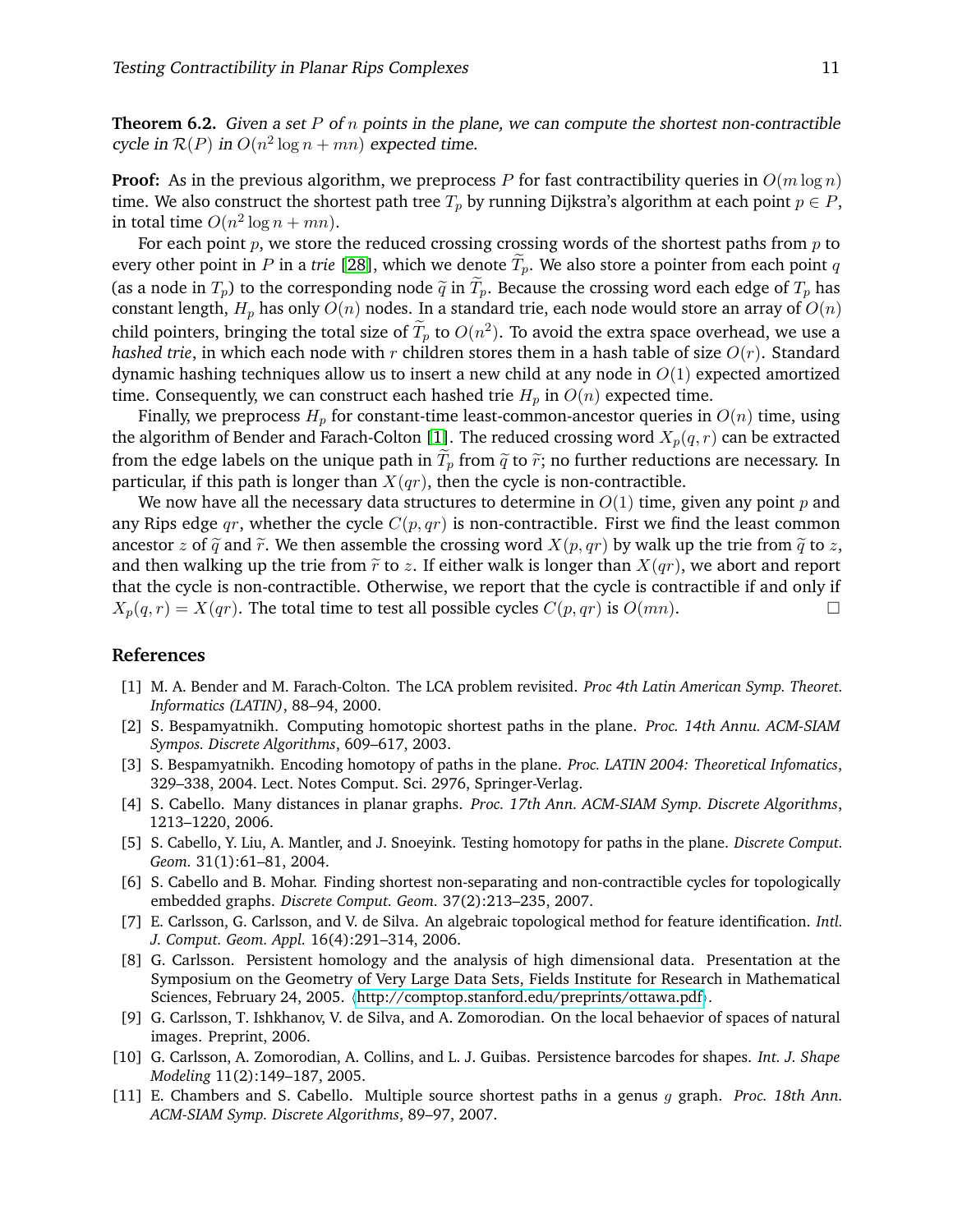- <span id="page-12-6"></span>[12] E. W. Chambers, É. Colin de Verdière, J. Erickson, F. Lazarus, and K. Whittlesey. Splitting (complicated) surfaces is hard. *Proc. 22nd Ann. Symp. Comput. Geom.*, 421–429, 2006.
- <span id="page-12-21"></span>[13] E. W. Chambers, V. de Silva, J. Erickson, and R. Ghrist. Rips complexes of planar point sets. Preprint, 2007. ([http://www.cs.uiuc.edu/](http://www.cs.uiuc.edu/~jeffe/pubs/shadow.html)∼jeffe/pubs/shadow.html).
- <span id="page-12-24"></span>[14] B. Chazelle, M. Sharir, and E. Welzl. Quasi-optimal upper bounds for simplex range searching and new zone theorems. *Proc 6th Ann. Symp. Comput. Geom.*, 23–33, 1990.
- <span id="page-12-5"></span>[15] É. Colin de Verdière and J. Erickson. Tightening non-simple paths and cycles on surfaces. *Proc. 17th Ann. ACM-SIAM Symp. Discrete Algorithms*, 192–201, 2006.
- <span id="page-12-8"></span>[16] É. Colin de Verdière and F. Lazarus. Optimal system of loops on an orientable surface. *Discrete Comput*. *Geom.* 33(3):507–534, 2005.
- <span id="page-12-12"></span>[17] E. D. Demaine, M. Hajiaghayi, and B. Mohar. Approximation algorithms via contraction decomposition. *Proc. 18th Ann. ACM-SIAM Symp. Discrete Algorithms*, 278–287, 2007.
- <span id="page-12-25"></span>[18] T. K. Dey and S. Guha. Transforming curves on surfaces. *J. Comput. Sys. Sci.* 58(2):297–325, 1999.
- <span id="page-12-9"></span>[19] T. K. Dey and H. Schipper. A new technique to compute polygonal schema for 2-manifolds with application to null-homotopy detection. *Discrete Comput. Geom.* 14:93–110, 1995.
- <span id="page-12-10"></span>[20] C. A. Duncan, A. Efrat, S. G. Kobourov, and C. Wenk. Drawing with fat edges. *Int. J. Found. Comput. Sci.* 17(5):1143–1164, 2006.
- <span id="page-12-22"></span>[21] H. Edelsbrunner. The union of balls and its dual shape. *Discrete Comput. Geom.* 13:415–440, 1995.
- <span id="page-12-19"></span>[22] H. Edelsbrunner. *Geometry and Topology for Mesh Generation*. Cambridge Monographs on Applied and Computational Mathematics. Cambridge University Press, New York, NY, USA, 2006.
- <span id="page-12-14"></span>[23] H. Edelsbrunner and J. Harer. Persistent homology: A survey. *Discrete & Computational Topology: Twenty Years Later*, to appear. AMS Press. (http://www.cs.duke.edu/∼[edels/BookSurv/PersistenceSurvey.pdf](http://www.cs.duke.edu/~edels/BookSurv/PersistenceSurvey.pdf)).
- <span id="page-12-15"></span>[24] H. Edelsbrunner, D. Letscher, and A. Zomorodian. Topological persistence and simplification. *Discrete Comput. Geom.* 28(4):511–533, 2002.
- <span id="page-12-2"></span>[25] A. Efrat, S. G. Kobourov, and A. Lubiw. Computing homotopic shortest paths efficiently. *Comput. Geom. Theory Appl.* 35(3):162–172, 2006.
- <span id="page-12-3"></span>[26] J. Erickson and S. Har-Peled. Optimally cutting a surface into a disk. *Discrete Comput. Geom.* 31(1):37–59, 2004.
- <span id="page-12-4"></span>[27] J. Erickson and K. Whittlesey. Greedy optimal homotopy and homology generators. *Proc. 16th Ann. ACM-SIAM Symp. Discrete Algorithms*, 1038–1046, 2005.
- <span id="page-12-26"></span>[28] E. Fredkin. Trie memory. *Commun. ACM* 3(9):490–499, 1960.
- <span id="page-12-16"></span>[29] R. Ghrist. Barcodes: The persistent topology of data. Preprint, 2007. ([http://www.math.uiuc.edu/](http://www.math.uiuc.edu/~ghrist/preprints/barcodes.pdf) ∼[ghrist/preprints/barcodes.pdf](http://www.math.uiuc.edu/~ghrist/preprints/barcodes.pdf)).
- <span id="page-12-18"></span>[30] R. Ghrist and A. Muhammad. Coverage and hole-detection in sensor networks via homology. *Proc. 4th Int. Symp. Information Processing in Sensor Networks*, p. 34, 2005. IEEE Press.
- <span id="page-12-1"></span>[31] D. Grigoriev and A. Slissenko. Polytime algorithm for the shortest path in a homotopy class amidst semi-algebraic obstacles in the plane. *Proc. Internat. Sympos. Symbolic and Algebraic Computation*, 17–24, 1998.
- <span id="page-12-17"></span>[32] M. Gromov. Hyperbolic groups. *Essays in Group Theory*, 75–265, 1987. MSRI Publications 8, Springer-Verlag.
- <span id="page-12-11"></span>[33] I. Guskov and Z. Wood. Topological noise removal. *Proc. Graphics Interface*, 19–26, 2001.
- <span id="page-12-20"></span>[34] A. Hatcher. *Algebraic Topology*. Cambridge University Press, 2001. h[http://www.math.cornell.edu/](http://www.math.cornell.edu/~hatcher/) <sup>∼</sup>[hatcher/](http://www.math.cornell.edu/~hatcher/)i.
- <span id="page-12-0"></span>[35] J. Hershberger and J. Snoeyink. Computing minimum length paths of a given homotopy class. *Comput. Geom. Theory Appl.* 4(2):63–97, 1994.
- <span id="page-12-23"></span>[36] J. Hershberger and S. Suri. A pedestrian approach to ray shooting: Shoot a ray, take a walk. *J. Algorithms* 18(3):403–431, 1995.
- <span id="page-12-13"></span>[37] K. Kawarabayashi and B. Reed. Computing crossing number in linear time. *Proc. 39th ACM Symp. Theory Comput.*, 382–390, 2007.
- <span id="page-12-7"></span>[38] M. Kutz. Computing shortest non-trivial cycles on orientable surfaces of bounded genus in almost linear time. *Proc. 22nd Ann. Sympos. Comput. Geom.*, 430–438, 2006.